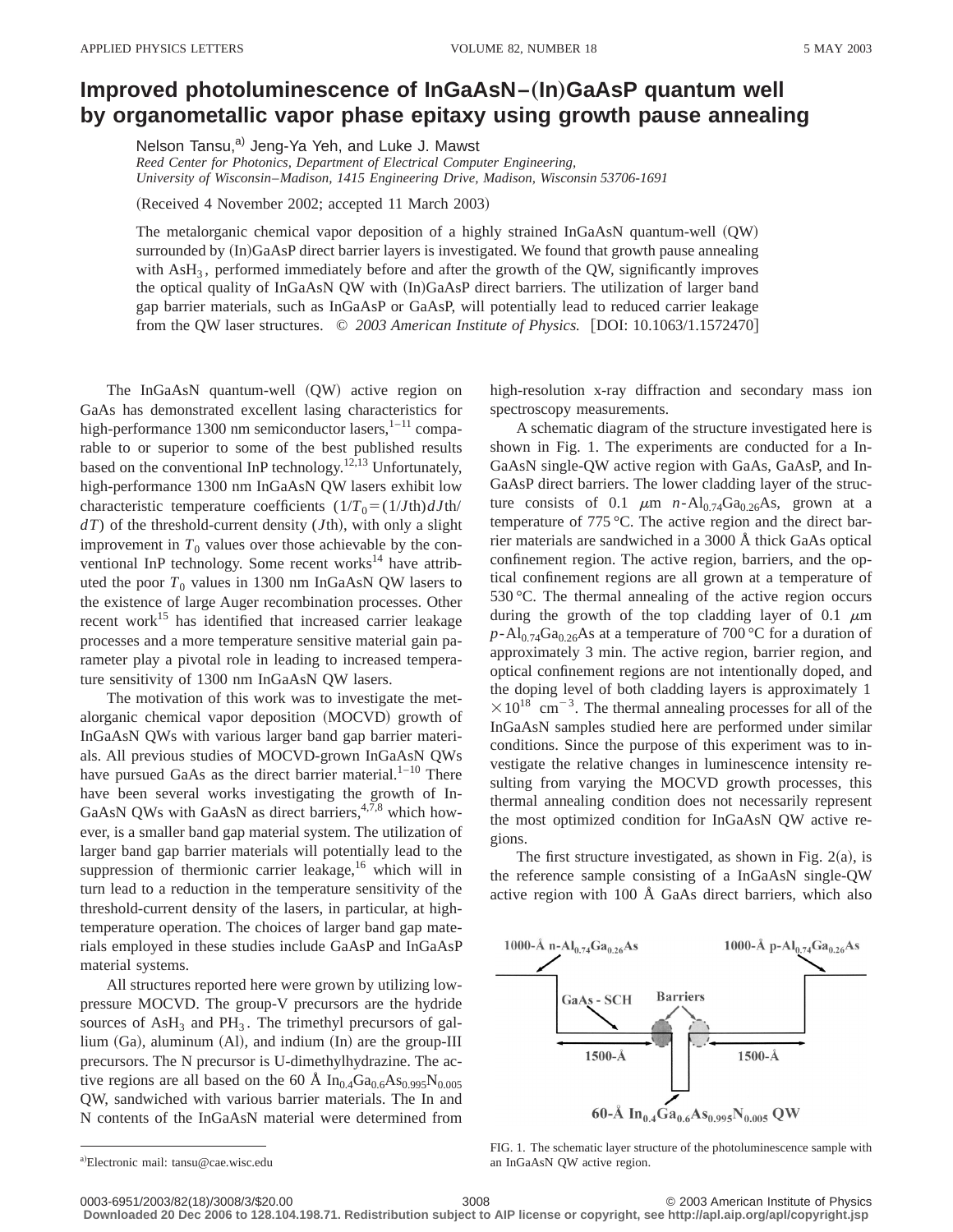

FIG. 2. The schematic diagram of the InGaAsN QW with direct barriers of  $(a)$  GaAs and  $(b)$   $(In)$ GaAsP.

employs strain compensating layers of 75 Å  $GaAs<sub>0.85</sub>P<sub>0.15</sub>$ located outside of the GaAs direct barriers to the QW. Similar active region designs have been employed for realizing high-performance 1300 nm InGaAsN QW lasers.<sup>1–3</sup> The second sample studied here, shown in Fig.  $2(b)$ , consists of a InGaAsN single-QW with 75 Å  $GaAs<sub>0.85</sub>P<sub>0.15</sub>$  direct barriers. The third sample consists of a InGaAsN single-QW with 75 Å InGaAsP direct barriers. The InGaAsP barrier consists of 1.62 eV band gap quaternary material with In and P content of approximately 30% and 60%, respectively, corresponding to slight tensile strain of  $\Delta a/a = -1300$  ppm. All of the aforementioned structures are sandwiched inside a separate confinement heterostructure consisting of 3000 Å undoped GaAs and AlGaAs cladding layers, as shown in Fig. 1. Measurements of the optical luminescence are conducted by utilizing an  $Ar^+$  laser with an emission wavelength of 488 nm and a cooled Ge detector, with all samples held at room temperature.

By incorporating an intentional growth pause annealing in the MOCVD growth processes before and after the growth of the InGaAsN QW, significant improvement in the photoluminescence is observed. The growth pause annealing is conducted by flowing 10 sccm of  $\text{AsH}_3$  and 5200 sccm of  $\text{H}_2$ for the pause time duration  $(\tau_p)$ . As shown in Fig. 3, the InGaAsN QW with GaAs direct barriers is shown to have luminescence intensity improvement up to two to three times by incorporating a growth pause of approximately 12 s before and after the growth of the QW, as shown in Fig. 3. It should be noted that high-performance 1300 nm InGaAsN QW lasers with GaAs barriers have also been realized previously, without the use of any growth pause. $1-3$ 



FIG. 3. The comparison of the photoluminescence spectra of  $In_{0.4}Ga_{0.6}As_{0.995}N_{0.005}$  QW with GaAs and GaAs<sub>0.85</sub>P<sub>0.15</sub> direct barriers, for the case of with and without pause.

ploying GaAsP or InGaAsP barriers exhibit a strong luminescence dependence on growth pause time. Without employing a growth pause before and after the InGaAsN QW, no luminescence intensity was measured from structures with direct barriers of  $GaAs<sub>0.85</sub>P<sub>0.15</sub>$ . By incorporating a pause of approximately 10 and 15 s before and after the growth of the InGaAsN QW, respectively, a significant improvement in luminescence of the InGaAsN–GaAsP structure is observed with a wavelength emission of  $1.26-1.275 \mu m$  as shown in Fig. 3. The shorter peak emission wavelength from the In-GaAsN QW with direct barriers of GaAsP is a result of a stronger quantum confinement effect as well as growth-togrowth variation in composition.

Similar results were also found for the InGaAsN– InGaAsP structures. The 1.62 eV InGaAsP direct barriers are designed as slightly tensile strained, which provides partial strain compensation of the highly compressively strained In-GaAsN QW. The pause time  $(\tau_n)$  before and after the growth of the InGaAsN QW are kept the same for simplicity. In Fig. 4, the photoluminescence of the InGaAsN QW with In-GaAsP direct barriers shows the trend of increasing luminescence intensity as the pause time is increased. The peak emission wavelengths of the InGaAsN–InGaAsP structure range from 1245 nm to 1252 nm, due to run-to-run variation in MOCVD growth processes, as shown in Fig. 4. The larger quantum confinement effect (i.e., larger barrier potential) also contributes to the significantly shorter peak emission wavelength of InGaAsN–InGaAsP in comparison to the



FIG. 4. The luminescence intensity and the peak emission wavelength of  $In_{0.4}Ga_{0.6}As_{0.995}N_{0.005}$  QW with 1.62 eV InGaAsP direct barriers, as a function of the pause time  $(\tau_n)$ .

In contrast to the GaAs barrier structure, structures em-**Downloaded 20 Dec 2006 to 128.104.198.71. Redistribution subject to AIP license or copyright, see http://apl.aip.org/apl/copyright.jsp**